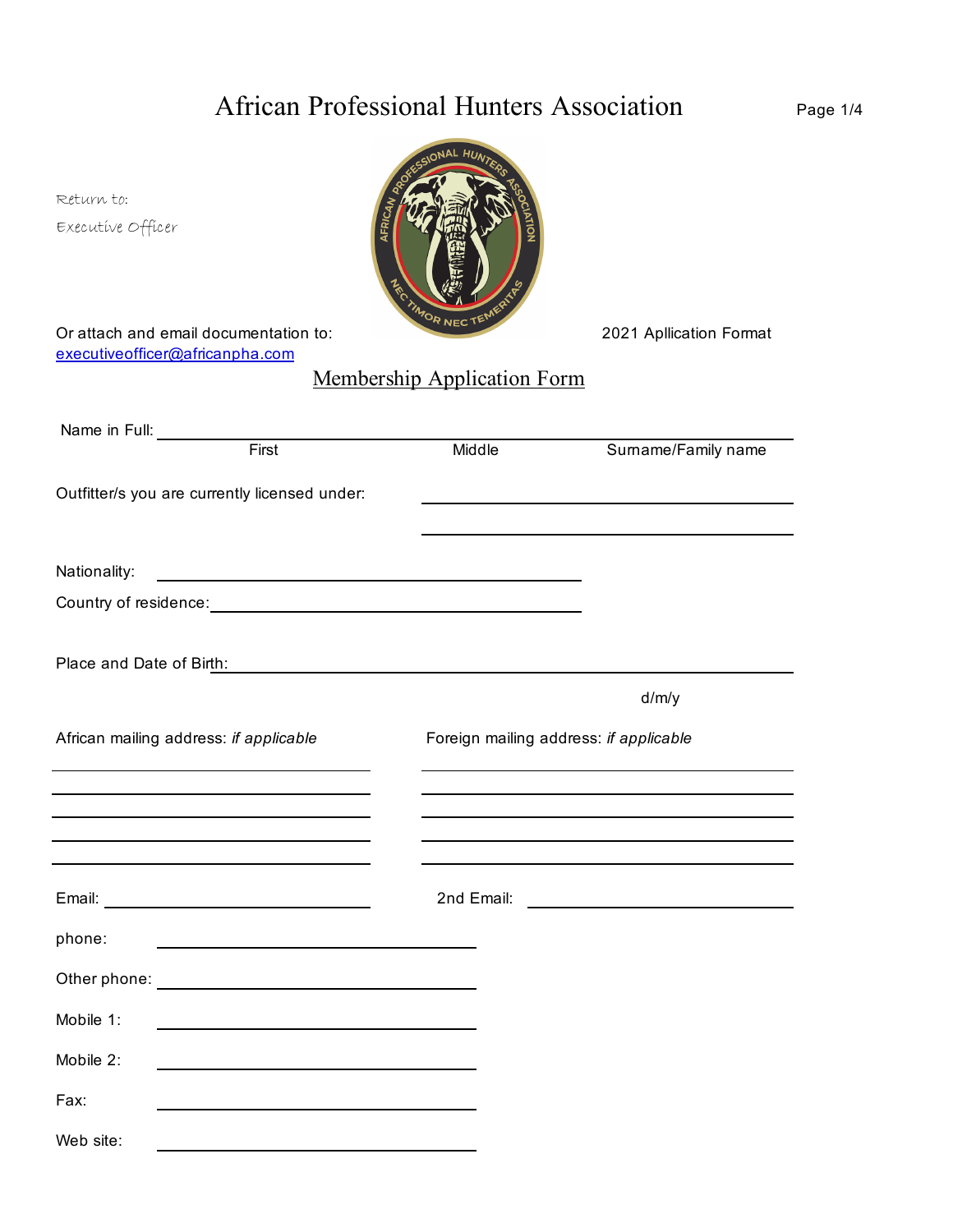### Membership Application Form African Professional Hunters Association

Page 2/4

#### **1 In which African countries are you currently licensed in**

Please attach photocopies, supply dates of issue and name the Wildlife Offices that issued your licenses.

|         |        |               |                  | Please tick to confirm |           |
|---------|--------|---------------|------------------|------------------------|-----------|
|         |        | Estimate      |                  | Dangerous              | Non       |
| Country | Year/s | No of safaris | PH license class | Game                   | Dangerous |
|         |        |               |                  |                        |           |
|         |        |               |                  |                        |           |
|         |        |               |                  |                        |           |
|         |        |               |                  |                        |           |
|         |        |               |                  |                        |           |
|         |        |               |                  |                        |           |
|         |        |               |                  |                        |           |

#### **2 In which African countries have you hunted professionally in the past?**

| Country | Year/s | Estimate<br>No of safaris | PH license class | pangologo<br>Game | .<br>Dangerous |
|---------|--------|---------------------------|------------------|-------------------|----------------|
|         |        |                           |                  |                   |                |
|         |        |                           |                  |                   |                |
|         |        |                           |                  |                   |                |
|         |        |                           |                  |                   |                |
|         |        |                           |                  |                   |                |
|         |        |                           |                  |                   |                |

**3** Have you hunted the above species consistently for more than 5 years?  $\forall$  <code>YES |NO</code>

Dangerous

Please tick to confirm

Non

#### **4 Please estimate how many of the Following species have you hunted in your career?**

| Elephant       | <b>Buffalo</b>     |  |
|----------------|--------------------|--|
| 'Lion          | <b>White Rhino</b> |  |
| <b>Leopard</b> | Hippo              |  |

They my be contacted for confirmation **5. Are you a member of any other association, hunting organization or club please state**

| Name | Since | Class |
|------|-------|-------|
|      |       |       |
|      |       |       |
|      |       |       |
|      |       |       |
|      |       |       |
|      |       |       |
|      |       |       |

where they are licensed \*To qualify for APHA membership the applicant must be a Full member of at least one African hunting association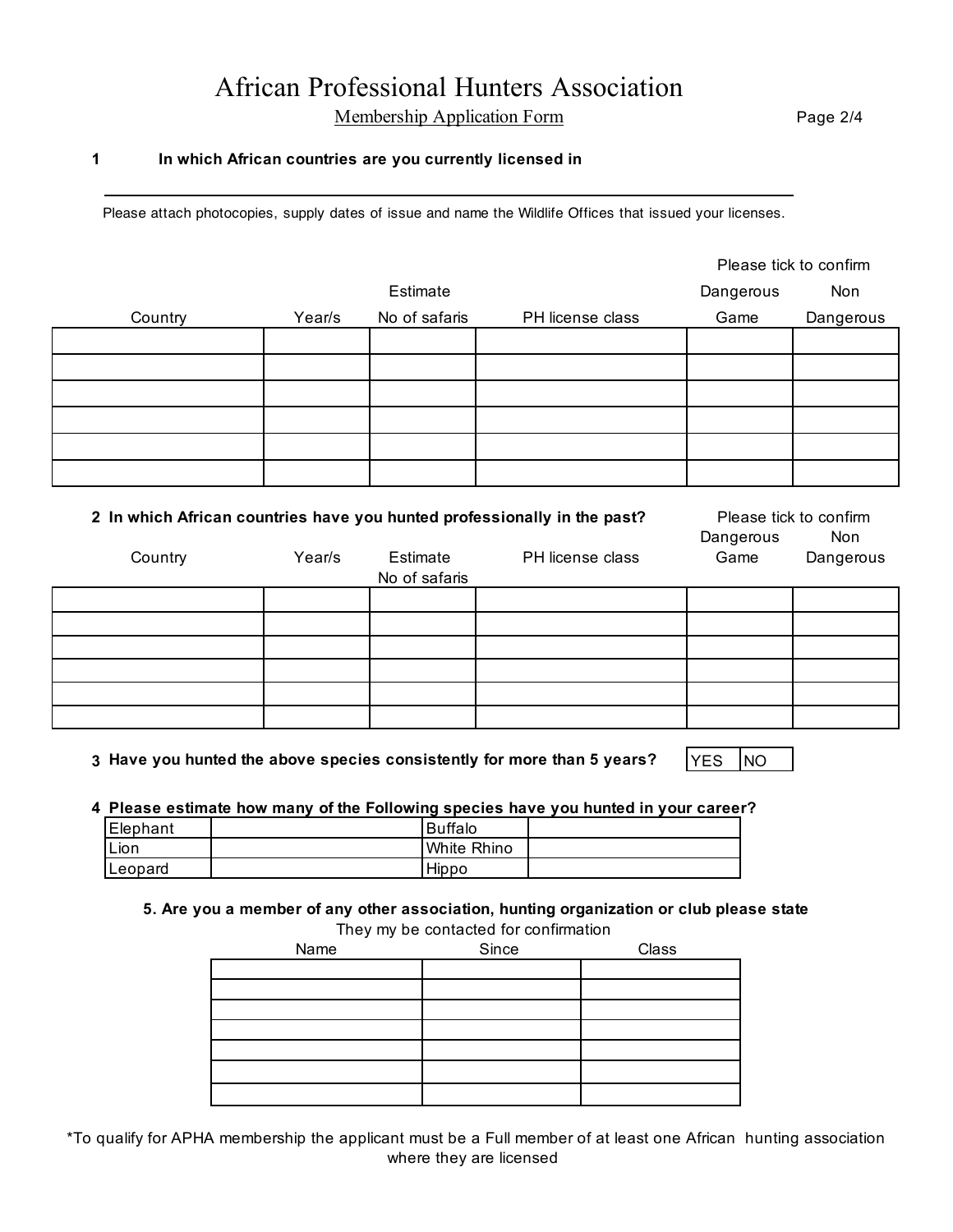### African Professional Hunters Association

Membership Application Form

Page 3/4

#### **6 Canned Lion Hunting/ breeding/ranching**

Have you ever participated in any way with the hunting of a predator bred in captivity or have you ever participated in the breeding or ranching of predators.

**8 With which outfitters have you guided your Safaris**   $1 \quad 2$ 3 Name: when the contract of the contract of the contract of the contract of the contract of the contract of the contract of the contract of the contract of the contract of the contract of the contract of the contract of the Tel: Email: Contact when in the field: If yes - please explain \_\_\_\_\_\_\_\_\_\_\_\_\_\_\_\_\_\_\_\_\_\_\_\_\_\_\_\_\_\_\_\_\_\_\_\_\_\_\_\_ Or kindly ask them to email the executive Officer with letters of recommendation Or include their signatures below Yes \_\_\_\_\_\_\_\_\_\_\_\_ No \_\_\_\_\_\_\_\_\_\_\_\_\_ **6. Have you ever had your PH license suspended or revoked in any country you have worked in?** If Yes please explain: Please supply letters of recommendation from three (3) current APHA full Life members  $\mathcal{L}_\text{max}$  , and the contribution of the contribution of the contribution of the contribution of the contribution of the contribution of the contribution of the contribution of the contribution of the contribution of t  $\mathcal{L}_\text{max}$  , and the contribution of the contribution of the contribution of the contribution of the contribution of the contribution of the contribution of the contribution of the contribution of the contribution of t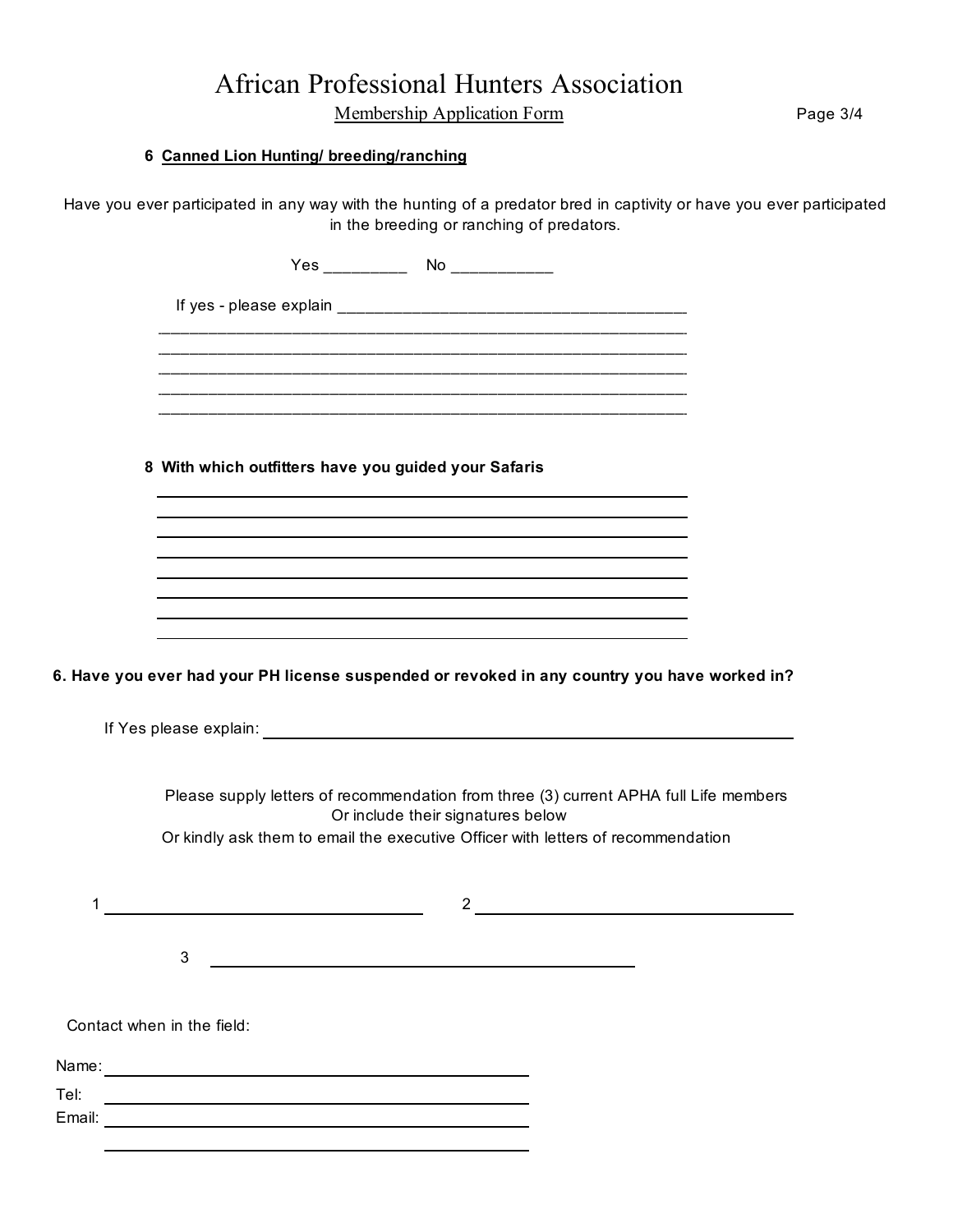# African Professional Hunters Association

Membership Application Form

|                                                                                                               | I hereby certify and declare on my honor that the statements given in this application are<br>true in every sense<br>I further certify that I have never been prosecuted for any criminal offence or bankruptcy |             |    |
|---------------------------------------------------------------------------------------------------------------|-----------------------------------------------------------------------------------------------------------------------------------------------------------------------------------------------------------------|-------------|----|
| I pledge to obey all laws and regulations governing tourist and resident hunting in any country/s that I hunt |                                                                                                                                                                                                                 |             |    |
| Date and Place:                                                                                               |                                                                                                                                                                                                                 |             |    |
| Received and assessed by:                                                                                     |                                                                                                                                                                                                                 |             |    |
| Life Membership fee \$500 refundable<br>For Office Use Only                                                   | Application fee \$100 Non refundable                                                                                                                                                                            | Amount paid | \$ |
| Application for membership please supply:                                                                     |                                                                                                                                                                                                                 |             |    |
| In addition to this form please supply the following                                                          |                                                                                                                                                                                                                 |             |    |
| 1 Applicable PH Licenses<br>2 1 photocopy of passport (showing photo)<br>3 1 current photo of applicant       |                                                                                                                                                                                                                 |             |    |
| Any and all may be sent via email<br>Please contact Executive Officer for wire transfer details               |                                                                                                                                                                                                                 |             |    |

Page 4/4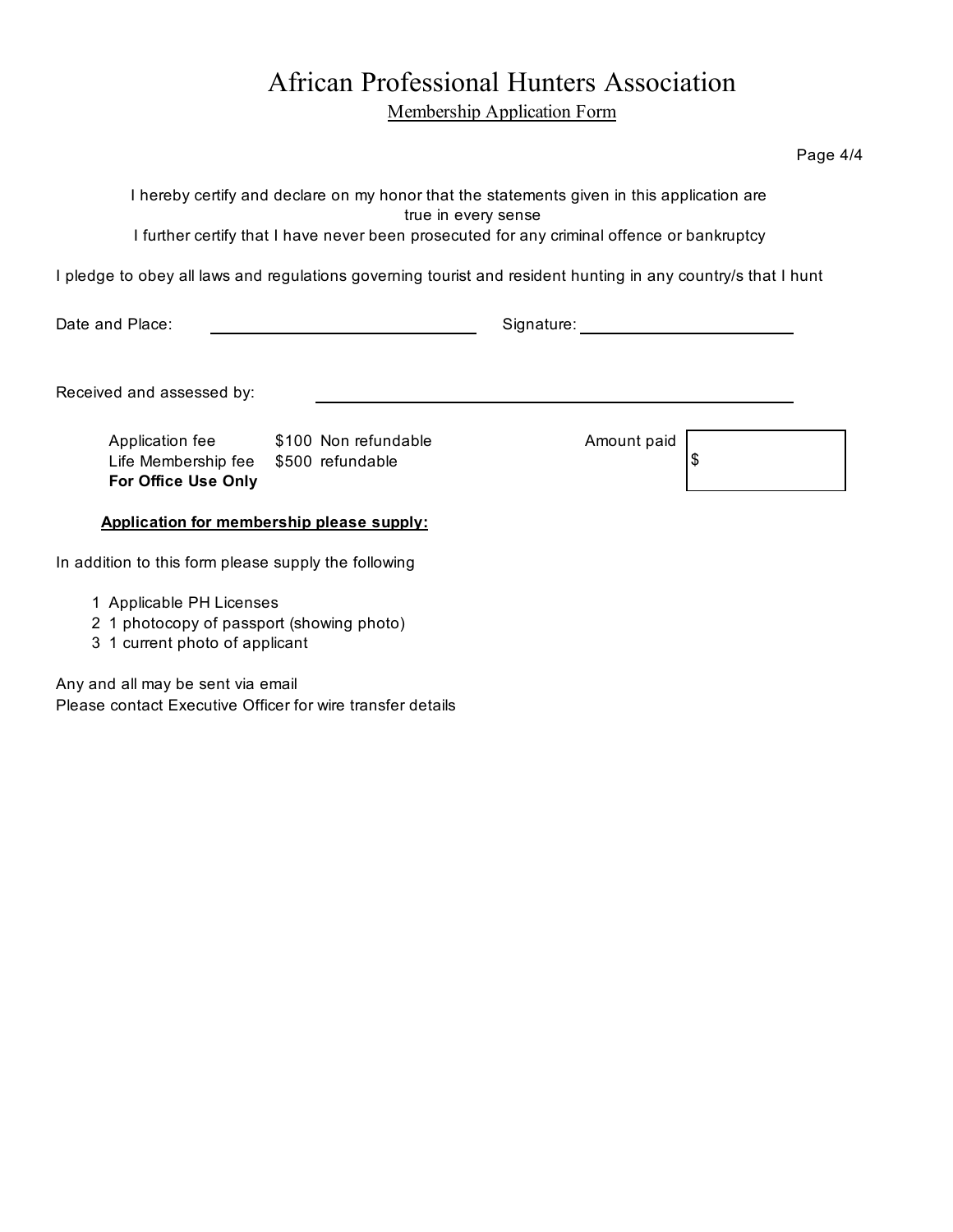

## NEC TIMOR NEC TEMERITAS  **APHA Code of Conduct**

1. I will obey the laws of the land pertaining to the Countries which I operate;

2. I will not promote myself as PH, or act in the capacity as a PH, unless legally licenced in that specific African country, region, or province;

3. I will ensure that my activities and conduct will not bring APHA into disrepute;

4. I will in no way be involved in, or in any way associated with,the hunting of canned or animals drugged for the purpose of relocation for a hunt, (as a hunter,outfitter guide, breeder, agent, client,) as that violets the principle of fair chance which I endorse;

5. I will never participate in the hunting of a lion (or preditor) that was was bred and rared in captivity;

6. I will never be associated as a member or affiliate ,or employee of any organisation that condones ,or promotes the shooting of captive bred preditors;

7. I will not hunt genetically manipulated game animals;

8. I will at all times ensure the higest level of honesty ,integrity and transparency in all dealings with clients, at all times;

9. I will always show the utmost to take respect for wildlife and the enviroment,particulary during a hunt;

10. I will always endeavour to do my utmost to take an animal as decisively as possible;

11. I will always hunt ethically making sure that the hunt is fair chase,and will abide by moral principles when conducting a safari;

12. I will always hunt sunstainably,accepting that the natural resource conservation is dependent on our ensuring the sustanability of wildlife,their habitat and enviroment. As result, I will never partake in a any action that will have a lasting detrimental effect on wildlife populations or habitant;

Sign\_\_\_\_\_\_\_\_\_\_\_\_\_\_\_\_\_\_\_\_\_\_\_\_\_\_\_\_\_\_\_\_\_\_\_\_Date\_\_\_\_\_\_\_\_\_\_\_\_\_\_\_\_\_\_\_\_\_\_\_\_\_\_\_\_\_\_